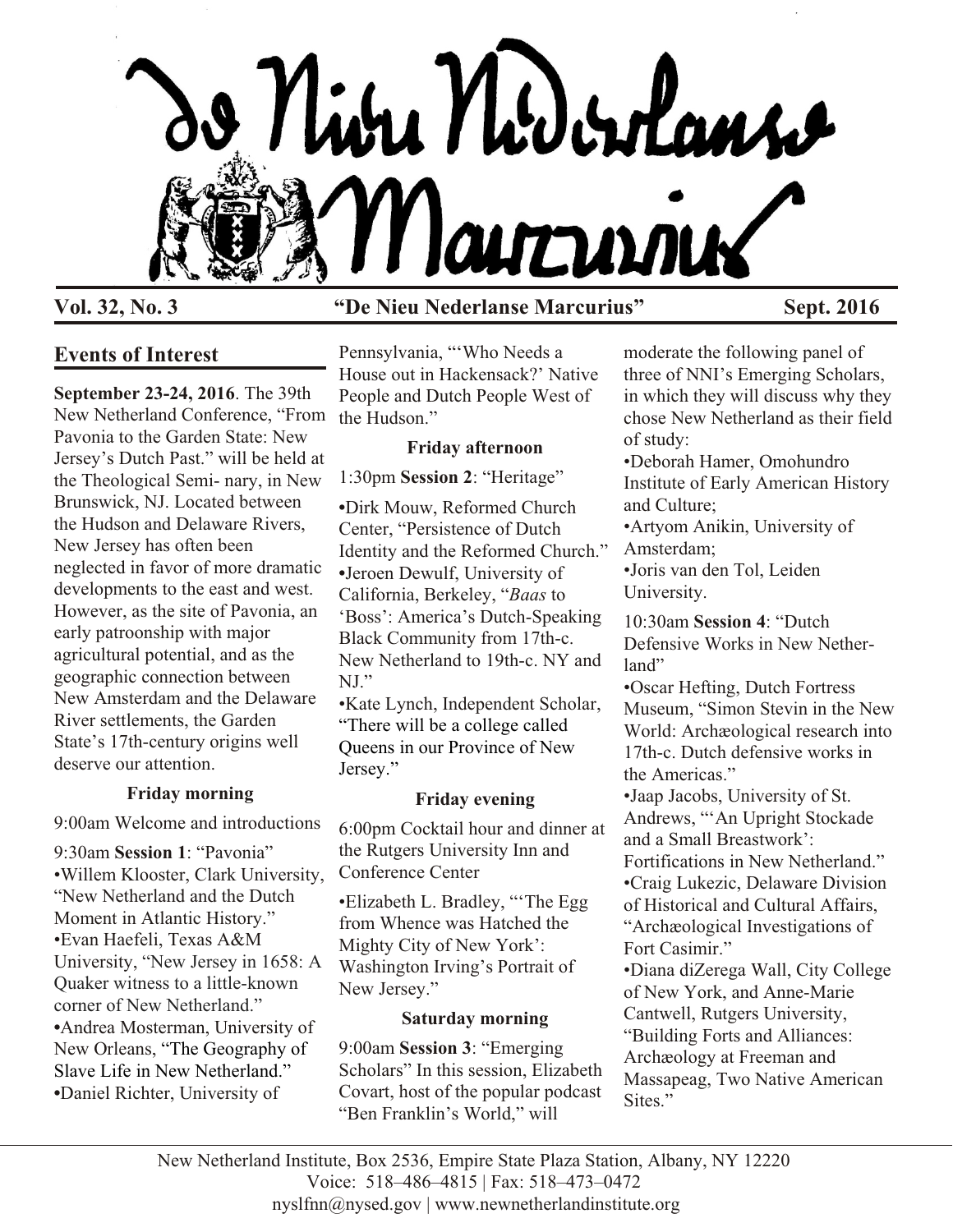## **De Nieu Nederlanse Marcurius 2**

\*\*\*

**October 13-16, 2016**. The 48th Algonquian Conference will be held at University of Wisconsin-Milwaukee. This conference is an international meeting for researchers to share papers on Algonquian peoples. Fields of interest include anthropology, archaeology, art, biography, education, ethnography, ethnobotany, folklore, geography, history, language education, linguistics, literature, music, native studies, political science, psychology, religion, and sociology The Conference will open on the evening of Thursday, October 13 with a welcome reception. Regular conference sessions will take place from Friday morning to Sunday noon.

**October 29, 2016**. The Institute for American Indian Studies (IAIS) of Washington, CT announces its 11th Native American-Archæology Round Table. This year's theme will be: "First Encounters: Dutch-Indigenous Relationships in Early New Netherland." Speakers will include Kevin McBride, Charles Gehring, Diana Wall, Anne-Marie Cantwell, Marshall Becker, Richard Manack, and Bonney Hartley. Talks will be held in the meeting room of the Institute's Research Building.

\*\*\*

\*\*\*

**November 12, 2016**. The annual conference of the American Swedish Historical Museum will examine the nature and central role played by the Delaware River and Bay in the lives of all inhabitants of the Delaware Valley in the 17th century. Host of the conference will be the Kalmar Nyckel Foundation of Wilmington, DE. Opening the program at 8:30am will be Len Tantillo who will speak on "Dutch Vessels in Colonial America: An Artist's Perspective." Join him for this presentation of his many paintings created to celebrate this fascinating subject. For more information go to either: www. american swedisch.org or www. kalmarnyckel.org.

\*\*\*

**Until January 2, 2017**.

"Celebration of Dutch and Flemish Drawings" at the National Gallery of Art, West Building, at 4th and Constitution Avenue NW, Washington, DC 20565. Over the last decade, the Gallery has acquired an exquisite selection of mid-15th- to early 20th-century Dutch and Flemish drawings. Some 20 works—many on view for the first time—cover a range of genres and incorporate a variety of media. Dutch highlights include a page from a 15th-century manuscript with illustrations by Barthélemy van Eyck and two rare compositional studies by Gerrit van Honthorst. For more information go to: www.nga.gov.

### **Publications**

For those among you who have been looking for New Netherlandrelated reading material in Norwegian, search no further. *Nieuw Amsterdam, Nordmenn i det hollandske Amerika 1624-1674* by Frans-Arne Hedlund Stylegar,

director of the Varanger Museum, provides a Norwegian perspective on the settlement of New Netherland, including bios of *nordmenn* from Aefje Albertse to Trijntje Roelofs (NB: alpfabetiized according to given name). This 213 page work, complete with maps, extensive bibliography, and survey of place names is published by Commentum Forlag AS, Gamleveien 87, 4315 Sandnes, Norway. ISBN: 9788282333221.

\*\*\*

Here's another book to add to your shelf of New Netherland-related fiction. *The Roosevelt Rescue: Restoring Dutch America* by Zachary Finch is a fast-paced thriller that reveals a side of history rarely taught in schools—the history of the decisive Dutch role in the formation of the United States as the world's leading republic.

The redevelopment of Ground Zero requires the successful attorney Daniel Van Wart to explore New York City's earliest history, when it was still Dutch. Surprised by his findings, Daniel can't help but be intrigued by the lasting Dutch influence on America. Daniel's research has unexpected consequences. Hidden in the historical record is a centuries-old legal claim a powerful group plans to use for its own gain. Until their plan comes to fruition, they'll do anything to keep the matter quiet. Shadowed by a possible assassin and banned from the case by his prestigious law firm, Daniel realizes he's stumbled onto information that could shake two nations. With the help of Dutch activist attorney Kate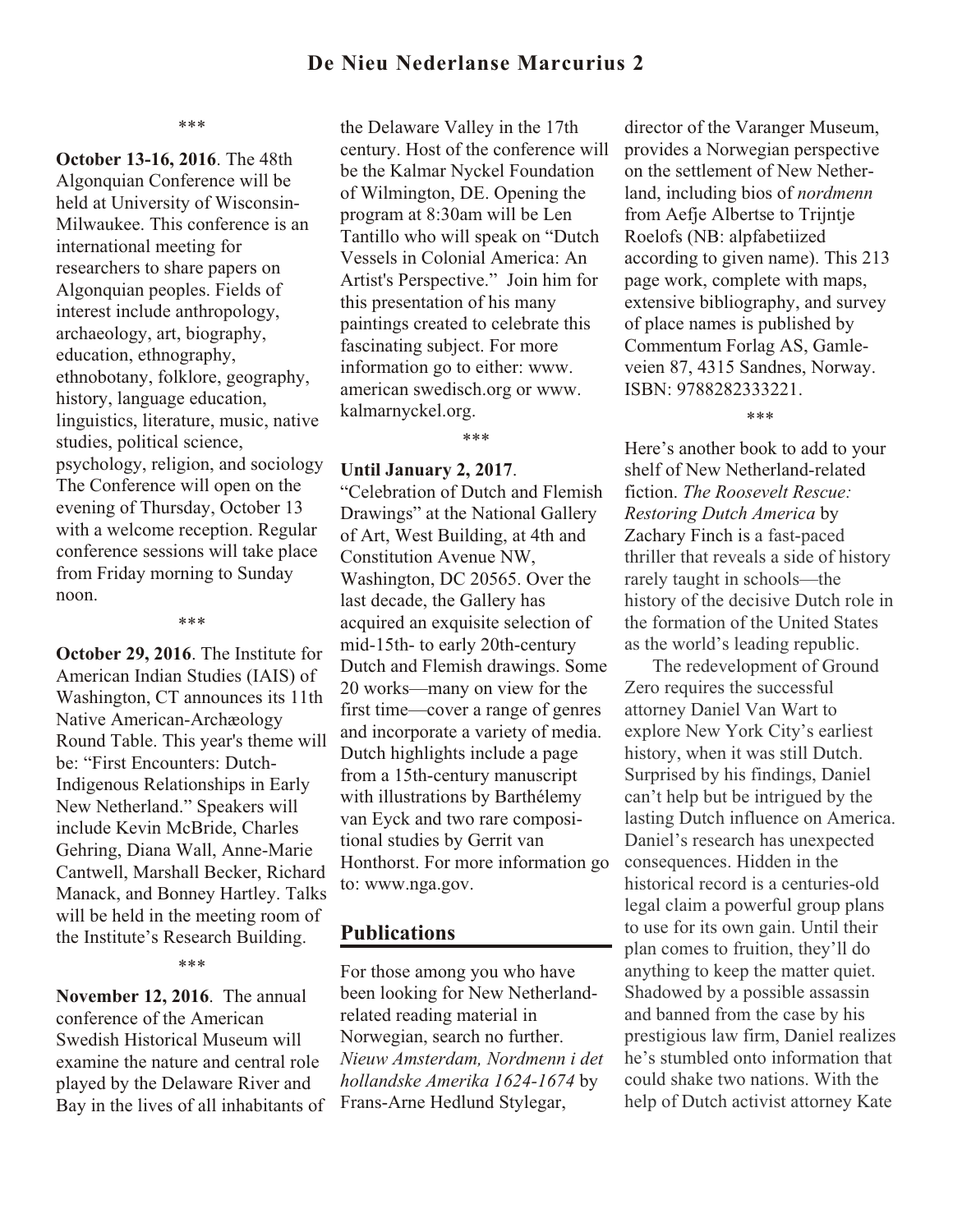Bates, he picks up the trail that prior American presidents were forced to abandon, revealing a formidable pattern that seemed erased from the world's memory —and that could cost them their lives. 348 pages. Frangipani 2016.

Those of you who have read Daniëlle Hermans's *De man van Manhattan* (see NNM June 2011), will be reminded of the inherent dangers involved in working with 17th-c Dutch documents.

## **News**

Hendrika (Jetty) Beaulieu-Boon has been asked to guest edit a special edition of CJNS (Canadian Association for the Advancement of Netherlandic Studies Journal). The edition is tentatively entitled, *Netherlandic Migrations: Narratives from North America*. They are currently working on altering the title for the Journal, as "Canadian" appears to be restrictive in the sense that many U.S. scholars do not feel eligible to contribute to the Journal based on its name. Given the lack of focus on Dutch contributions to the Americas, both historical and current, this is a lamentable situation as we are working to increase the profile of the Journal and its potential contribution to Dutch history/lit/art etc. scholars.

Since the editor envisions "Netherlandic migrations" in terms of historical as well as more current movements, she writes to ask if any scholars are working on analyses of Dutch records, letters, art interpretation etc. from Nieuw Amsterdam. To include an article

focused on any of those documents would be a boon indeed. Contact: Dr. Hendrika H. Beaulieu-Boon; beaulieu@uleth.ca. Office: 403- 329-2488.

## *Praatje*

NNI's Senior Historian and Education Director Dennis Maika chats with Russell Shorto about Maika's work on 17th-century New Amsterdam/Manhattan merchants and his work promoting the importance of the seventeenthcentury Dutch colony to the New York State Education Department. Topics include the economic structure of the colony, including the role of the Dutch West India Company, and the role of state regulation in the economy. To listen to this *praatje* (chat) in the form of a podcast or any of the other nine podcasts, go to: bit.ly/2bCgTxL

## **NNI News**

Fulbright–NNRC Student Scholar Research Grant

The New Netherland Research Center (NNRC), a combined endeavor of the New Netherland Institute (NNI) and the Office of Cultural Education, New York State Education Department (NYSED/OCE), offers a joint Student Scholar Research Grant with the Fulbright Center of Amsterdam, the Netherlands. The New Netherland Research Center provides a grant of \$ 3,000 for research, which is intended to defray the cost of a three-month residence at the NNRC, with the

research taking place at the NNRC itself, the New York State Library and the New York State Archives in Albany, New York. The research must take place in the field of New Netherland History and the Dutch Atlantic World, using the Records of New Netherland. Genealogical research is excluded. Application deadline is December 1, 2016.

NB: Apply for NNRC invitation no later than Nov. 1, 2016. For further details, go to: bit.ly/2bRQ4YN

#### \*\*\*

The NNRC's incoming Student Scholar in Residence is Timo McGregor, a PhD candidate at New York University where he is writing a dissertation titled "Imagining the Dutch Atlantic: Cross-Imperial Collaboration and the Origins of Atlantic Political Thought." McGregor's research employs a comparative approach to examine three key zones of Dutch expansion in the seventeenth century—the Hudson River Valley, the Gold Coast, and the Guianas. This work examines how colonial actors developed political categories and language to describe their personal and institutional relationships with other European and indigenous polities. McGregor argues that a key function of global intellectual history is to explore how contemporaries experienced, conceptualized, and institutionalized the local effects of such global connections. Timo received his BA at University College Utrecht in the Netherlands with majors in history and international relations, and an MPhil from Cambridge University in the history of political thought.